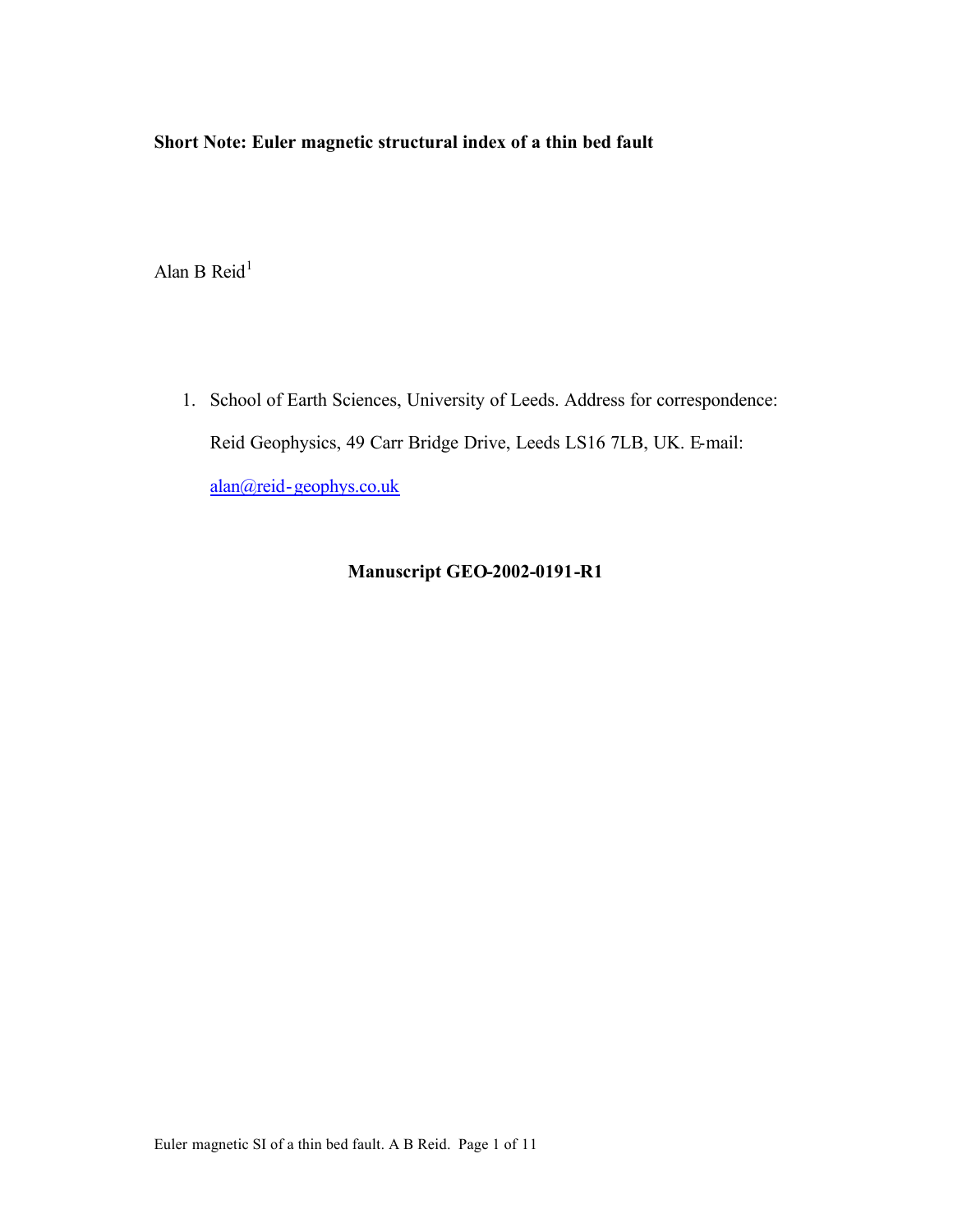#### **INTRODUCTION**

Euler deconvolution (Thompson, 1982; Reid et al, 1990) has come into wide use as an aid to interpreting profile or gridded magnetic survey data. It provides automatic estimates of source location and depth. In doing this, it uses a structural index (SI) to characterize families of source types. Typical values are shown in Table 1.

Thompson (1982) showed that Euler's equation could usefully be written in the form

$$
(x - xo) \frac{\partial T}{\partial x} + (y - yo) \frac{\partial T}{\partial y} + (z - zo) \frac{\partial T}{\partial z} = N(B - T),
$$
 (1)

where  $(x_o, y_o, z_o)$  is the position of a magnetic source whose total field *T* is detected at (*x, y, z*). The total field has a regional value of *B*. *N* is the structural index.

The structural index can be interpreted as the exponent in a power law expressing the fall-off of field strength versus distance from source. For magnetic data, physically plausible SI values range from 0 to 3. Values less than zero imply a field strength that inc reases with distance from source (and is infinite at infinity). Values greater than three imply quadrupole or higher order multipole sources.

The case of the thin bed fault (sometimes called the "two-sided fault") is examined below. It is shown that an SI of 2 applies.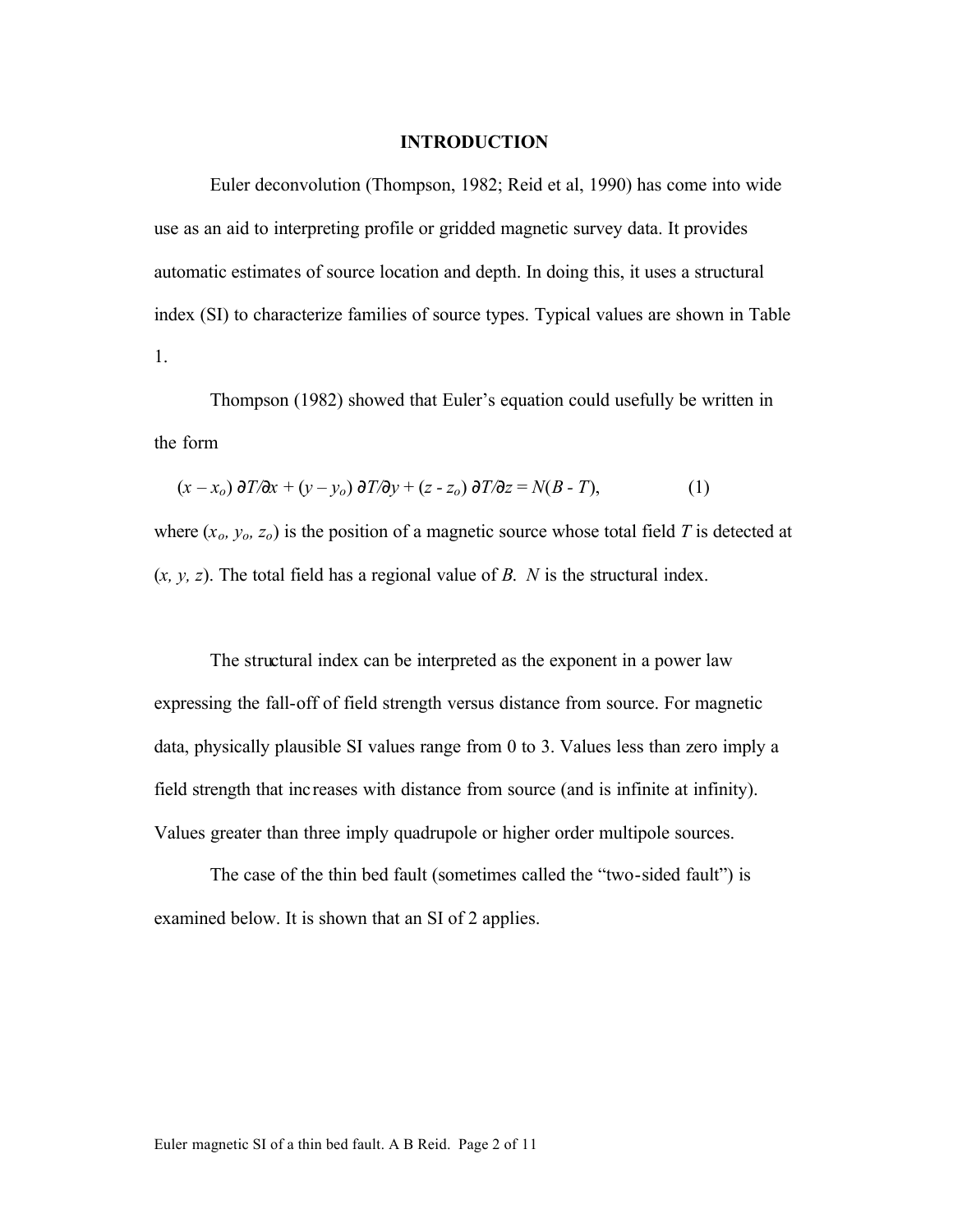#### **FAULTED THIN BED**

High sensitivity, high resolution aeromagnetic surveys now image structure in sediments on a routine basis (e.g. Grauch et al., 2001). This offers the possibility of new source geometries, including faults affecting magnetic strata (such as shale beds).

Werner (1955) quotes and re-derives a result by Rössiger and Puzicha (1933) for the magnetic anomaly of a thin dipping sheet edge. A more accessible source is Blakely (1995, 248). In the notation of this paper (figure 1) this is

$$
\mathbf{D}T_{s}(x) = \{C_{1}(x-x_{o}) + C_{2}d\}/\{(x-x_{o})^{2} + d^{2}\},\tag{2}
$$

where

$$
C_1 = -D (a cos j + b sin j),
$$
  
\n
$$
C_2 = D (-a sin j + b cos j),
$$
  
\n
$$
D = 2C_m M Dx
$$

*j* is the angle of dip of the sheet below the horizontal,

$$
\mathbf{a} = F_x M_x - F_z M_z,
$$
  

$$
\mathbf{b} = F_x M_z + F_z M_x,
$$

 $F_x$ ,  $F_z$  are the direction cosines of the ambient field in the x and z directions, *Mx, Mz* are the direction cosines of Magnetization in the x and z directions, *M* is the scalar value of the magnetization,

*Dx* is the sheet thickness, and

 $C_m$  is a constant depending on the magnetic units ( $m/4p$  H/m in SI units).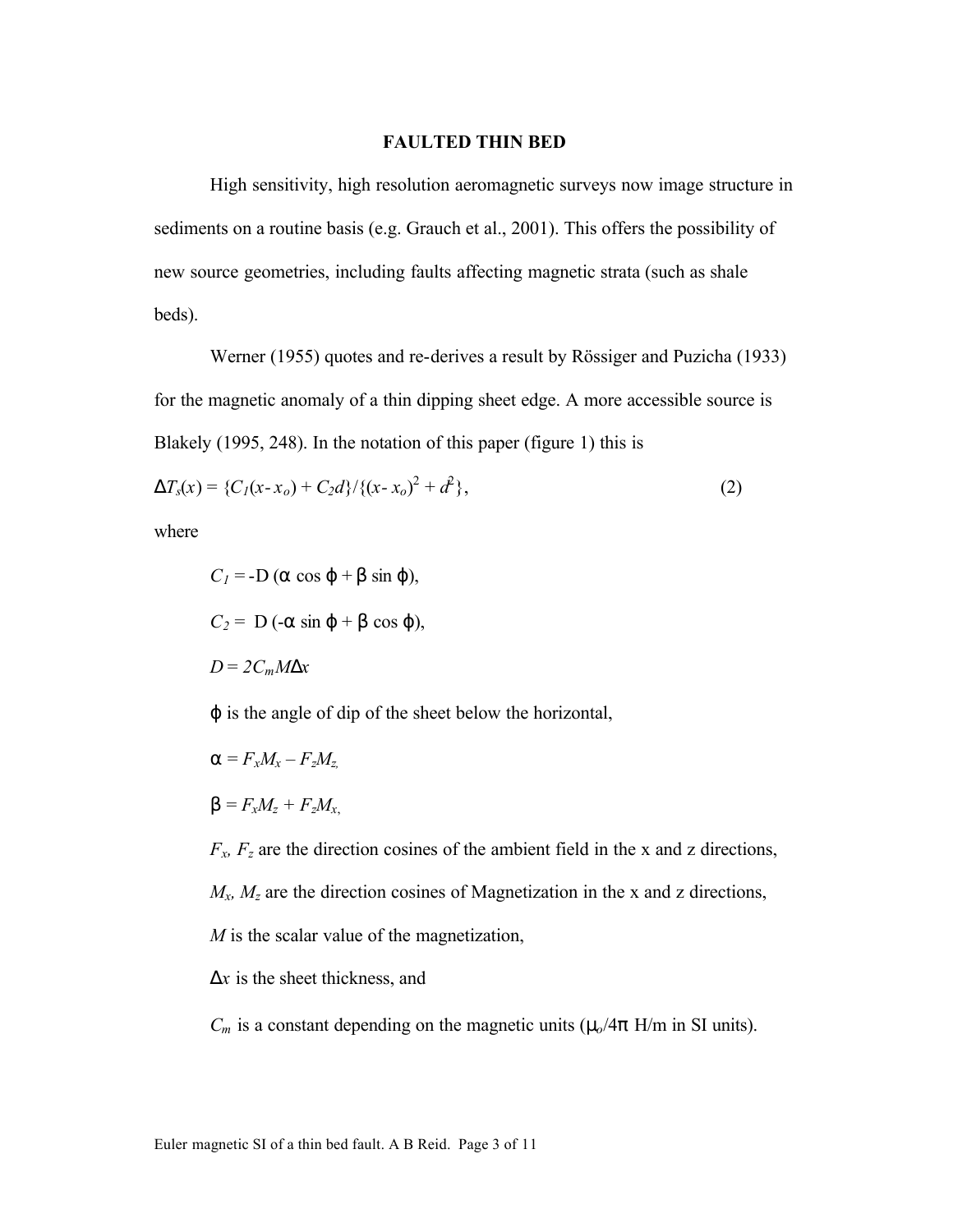We can construct a thin bed fault model by juxtaposing two such dipping sheets, one with dip *j* of 180<sup>°</sup> at depth *d* and one with dip *j* of 0<sup>°</sup> at depth  $d+Dd$ (Figure 2). Substitution of these values gives for the left half of the model  $(j = 180^{\circ})$ ;

$$
Cl = a D,
$$
  

$$
C2 = - b D,
$$

and for the right half of the model  $(j = 0)$ <sup>o</sup>);

$$
C_1 = -a D, \text{ and}
$$

$$
C_2 = b D.
$$

If we set the x and y origins at the fault top and add the effects of the left and right halves of the model using Equation 2 (remembering the right half is at depth 
$$
d + Dd
$$
), we obtain

$$
\mathbf{D}T_{s}(x) = D\{[(\mathbf{a} x - \mathbf{b} d)/(x^{2} + d^{2})] - [(\mathbf{a} x - \mathbf{b} d - \mathbf{b} Dd)/(x^{2} + d^{2} + 2d Dd + Dd^{2})]\}. (3)
$$

Make the vertical throw of the fault small compared to its depth, i.e.  $\mathbf{D}d \lt \lt d$ . Then we may neglect the terms 2*d Dd* and  $Dd^2$  above, and simplify to

$$
DT_{s}(x) = D b Dd / (x^{2} + d^{2}).
$$
 (4).

This is the magnetic effect of a thin bed fault. It clearly shows a fall-off of magnetic effects as the square of distance from source, suggesting an SI of 2. To prove this, we recognise that *d* in this equation is the z coordinate. We also recall that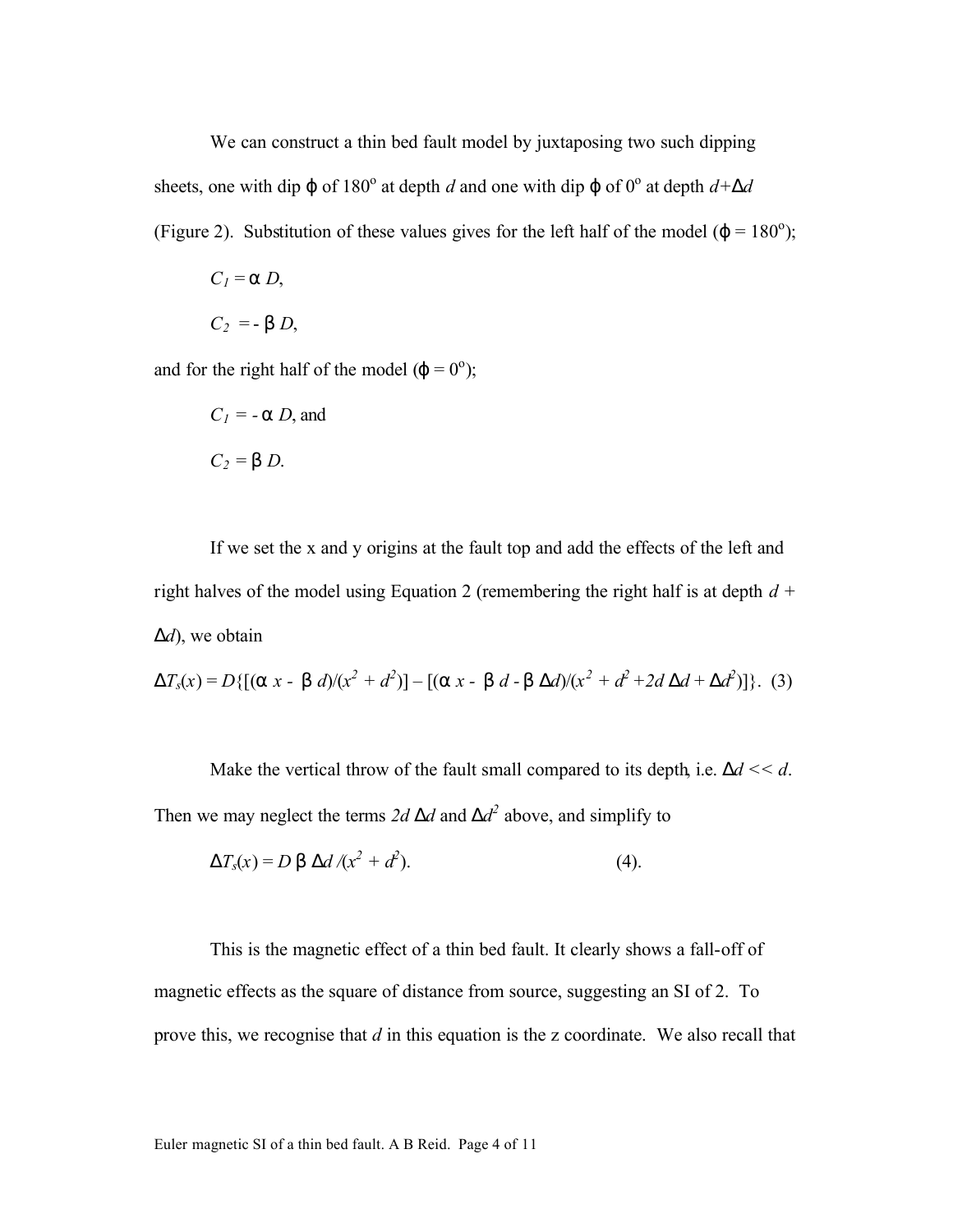we set the origin at the fault, so  $x<sub>o</sub> = z<sub>o</sub> = 0$ , and we are dealing with a model, so the background *B* is zero. Thus

$$
\frac{\partial \mathbf{D} T_s(x)}{\partial \mathbf{x}} = -2 \times D \mathbf{b} \mathbf{D} d / (x^2 + z^2)^2,
$$
  

$$
\frac{\partial \mathbf{D} T_s(x)}{\partial \mathbf{z}} = -2 \times D \mathbf{b} \mathbf{D} d / (x^2 + z^2)^2,
$$

and Equation (1) becomes

$$
-2x^2 D \mathbf{b} \mathbf{D}d / (x^2 + z^2)^2 + -2 z^2 D \mathbf{b} \mathbf{D}d / (x^2 + z^2)^2 = -ND \mathbf{b} \mathbf{D}d / (x^2 + z^2),
$$

which reduces to

$$
N=2.
$$

#### **DISCUSSION**

The above derivation shows that the SI for the magnetic field of a thin bed fault is 2. This has several interesting and useful consequences:

1. We might reasonably hope to see such thin bed fault effects every time a fault of small throw affects a sufficiently magnetic shale band. This is commonly expected in sedimentary situations, especially if we remember that shales are more prominent magnetically than most sediments. Their magnetic susceptibility can be as high as 18 x 10<sup>-3</sup> SI (Telford et al., 1976, 121).

2. It has been widely assumed that the highest useful SI for geologically reasonable 2D features is unity (thin sheet edge). Values like 2 were thought to apply only to cultural features like pipelines, powerlines and fences, or to geological features with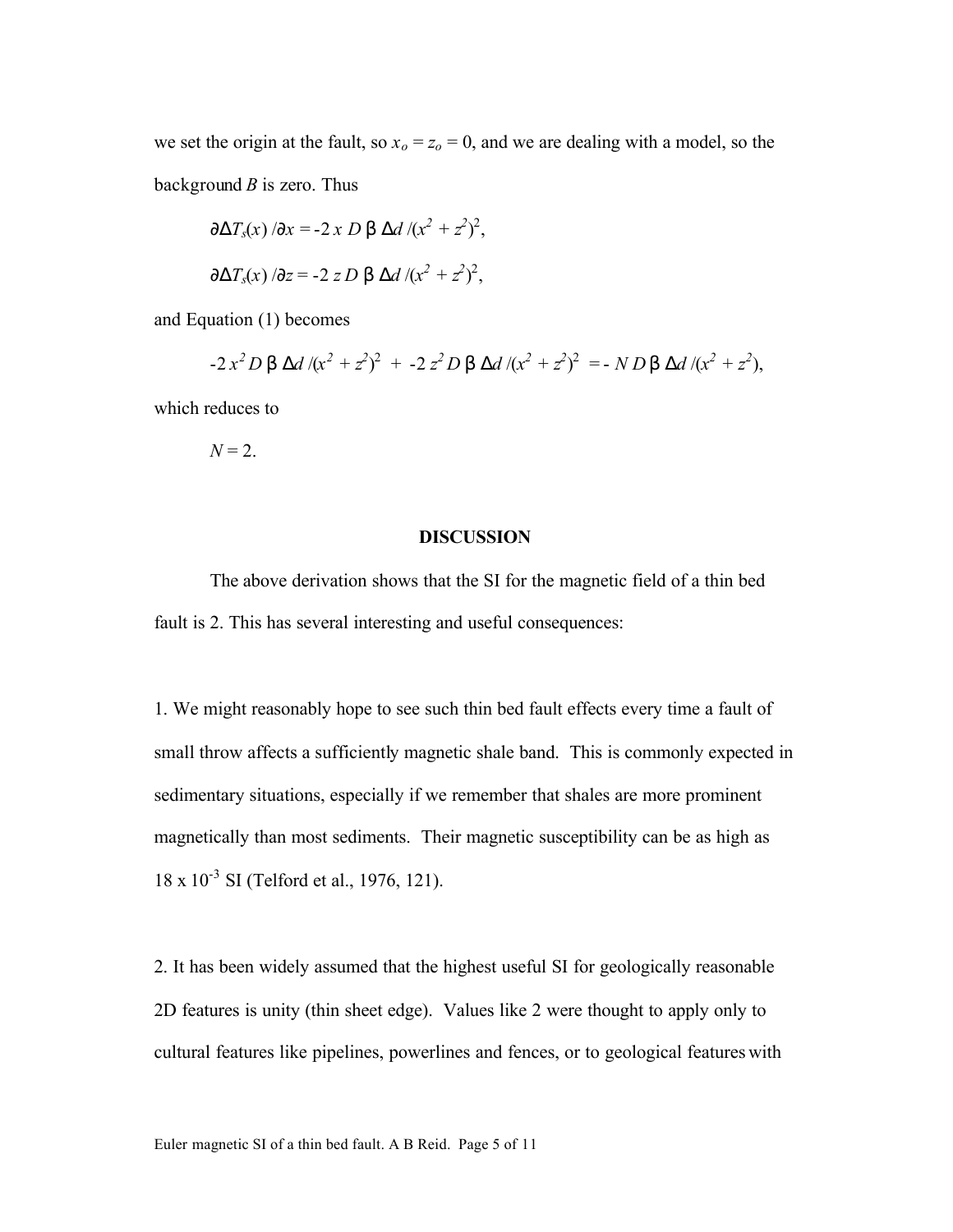limited horizontal extent like narrow kimberlite pipes. This is a useful counterexample, which should be widely observable. My own work on proprietary data suggests that such faults are observable.

3. Equation 4 contains significant information about the anomaly amplitude. *D* and *b* are concerned with magnetization, bed thickness, and the various angles. But the fault throw, *Dd,* also appears. So the fault anomaly very properly disappears when the throw is zero, and it will be small for small throws. The whole derivation breaks down and becomes non-linear if  $\mathbf{D}d$  is not  $\leq d$ .

4. There is a common fallacy, that "the SI for a fault is zero". Reid et al. (1990) showed that an SI of zero could be used for a contact (faulted or not) of infinite depth extent. A modified form of the Euler equation (Equation 1) was necessary. Faults of finite depth extent may be expected to yield higher SI values. This note shows that, depending on the geometry, the magnetic SI value for a fault anomaly can be as high as 2, for geologically reasonable geometries. This is equivalent to the SI expected from a line of dipoles.

### **ACKNOWLEDGEMENTS**

I would like to thank Misac Nabighian for encouraging me to publish this note.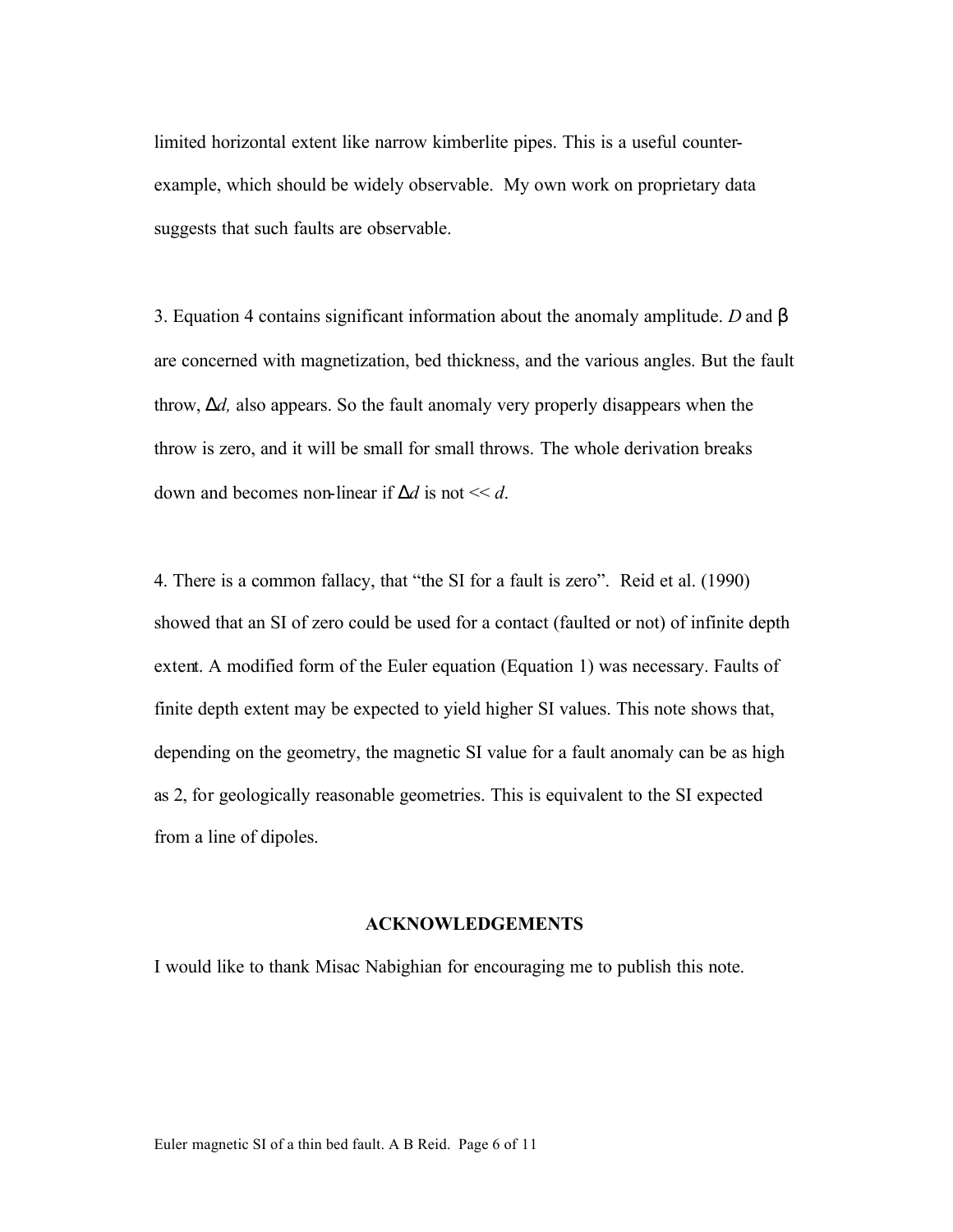#### **REFERENCES**

Blakely, R. J., 1995, Potential theory in gravity and magnetic applications: Cambridge University Press.

Grauch, V.J.S., Hudson, M. R., Minor, S. A., 2001, Aeromagnetic expression of faults that offset basin fill, Albuquerque Basin, New Mexico: Geophysics, **66**, 707- 720.

Rössiger, M., and Puzicha, K., 1933, Magnetische Messungen am Oberharzer Diabaszuge: Beitr. Zur ang. Geophysik, **3**, 45-107.

Reid, A. B., Allsop, J. M., Granser, H., Millet, A. J., and Somerton, I. W., 1990, Magnetic interpretation in 3-D using Euler deconvolution: Geophysics, **55**, 80-91.

Thompson, D.T., 1982, EULDPH - a new technique for making computer-assisted depth estimates from magnetic data: Geophysics, **47**, 31-37.

Telford, W.M., Geldart, L.P., Sheriff, R.E., and Keys, D.A., 1976, Applied Geophysics: Cambridge University Press.

Werner, S., 1955, Interpretation of magnetic anomalies at sheet-like bodies: Sveriges Geologiska Undersökning, Årsbok 43 (1949), N:o 6, Series C, N:o 508.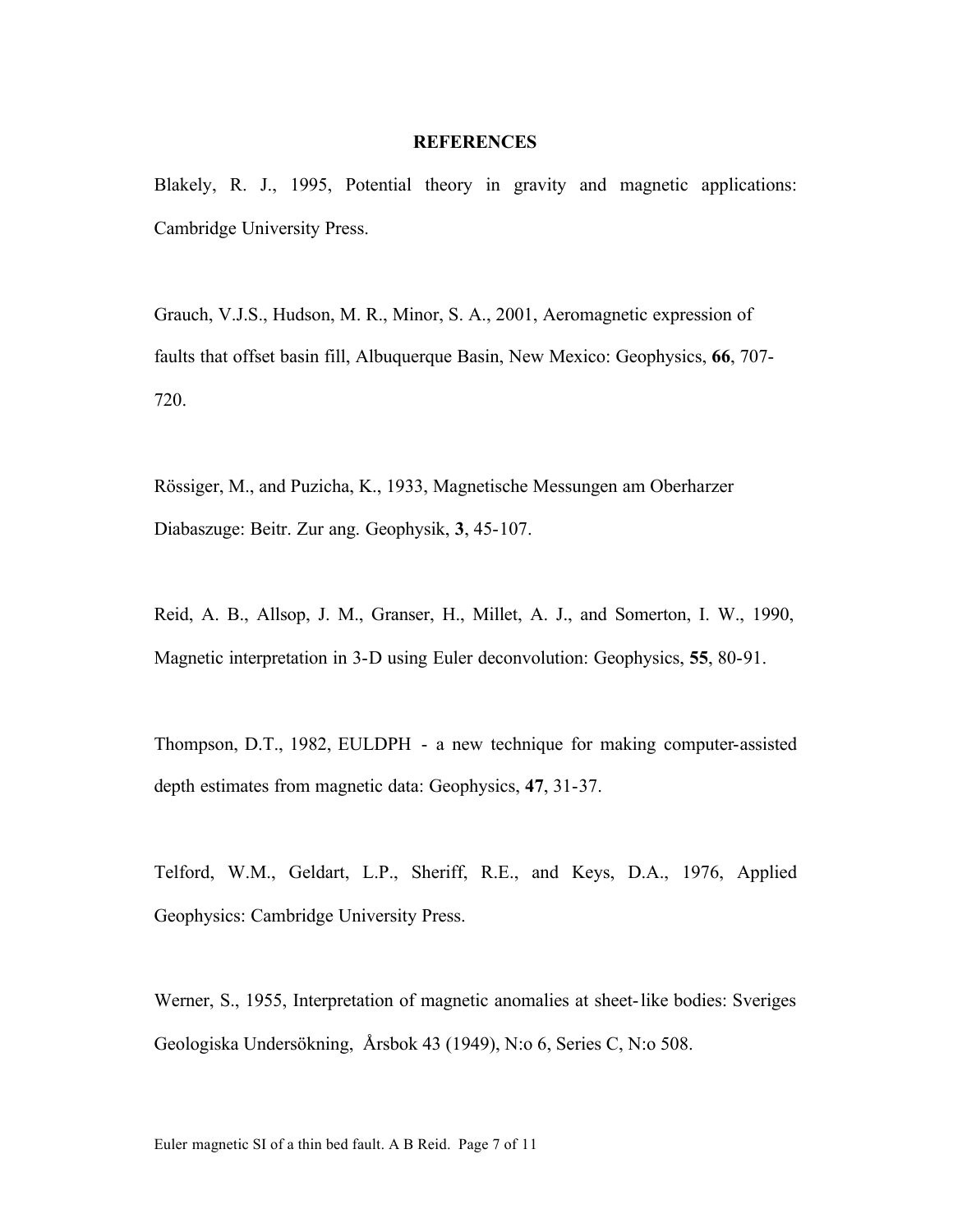Table 1 Euler magnetic structural indices

| Source type                                    | SI |
|------------------------------------------------|----|
| Sphere or compact body at a distance           |    |
| Line source (pipeline, narrow kimberlite pipe) |    |
| Thin sheet edge (sill, dike)                   |    |
| Contact of considerable depth extent           |    |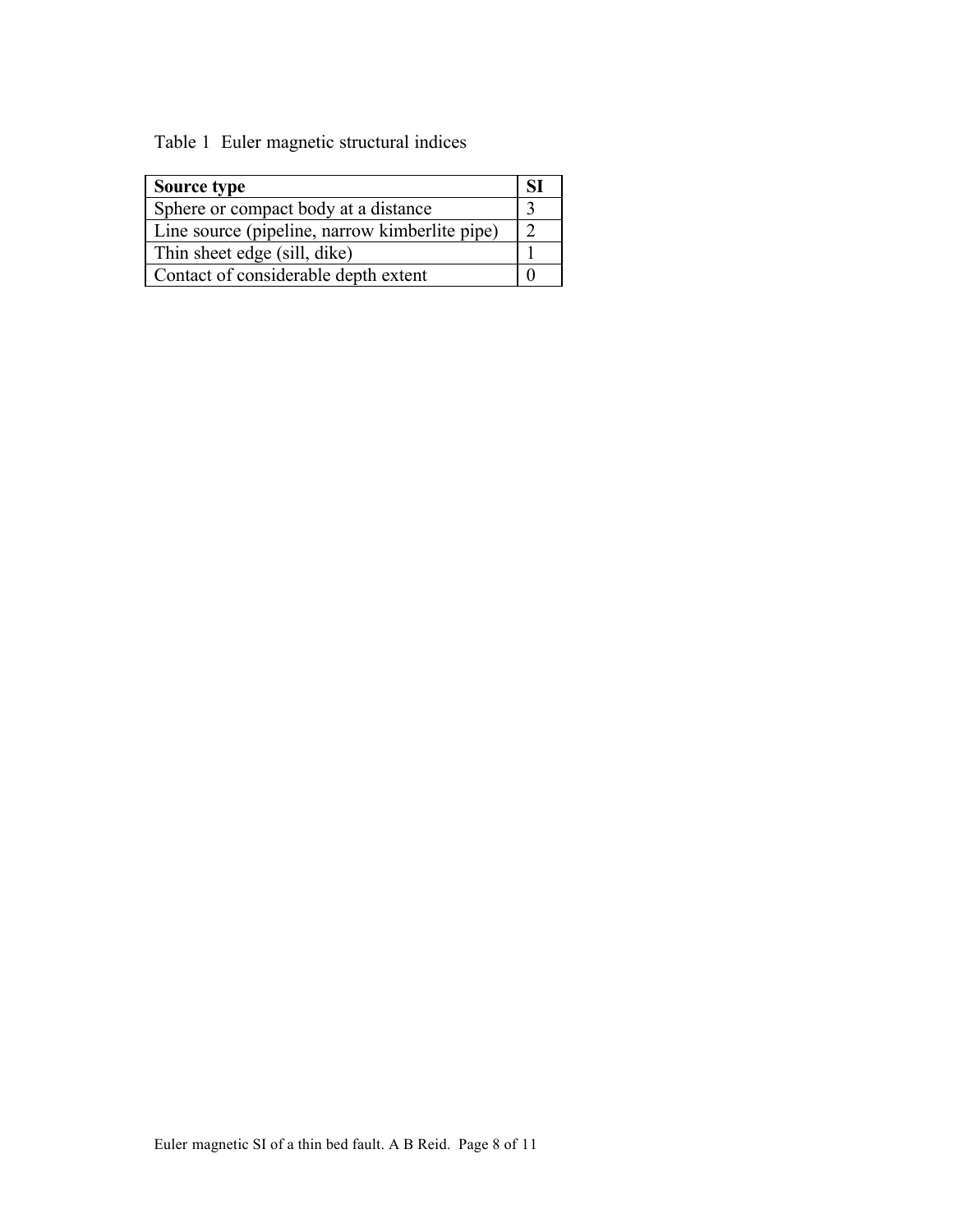## **FIGURE CAPTIONS**

Fig. 1. Thin sheet model, depth *d*, dip *j.*

Fig. 2. Faulted thin bed, depth *d*, fault throw *Dd* << *d.*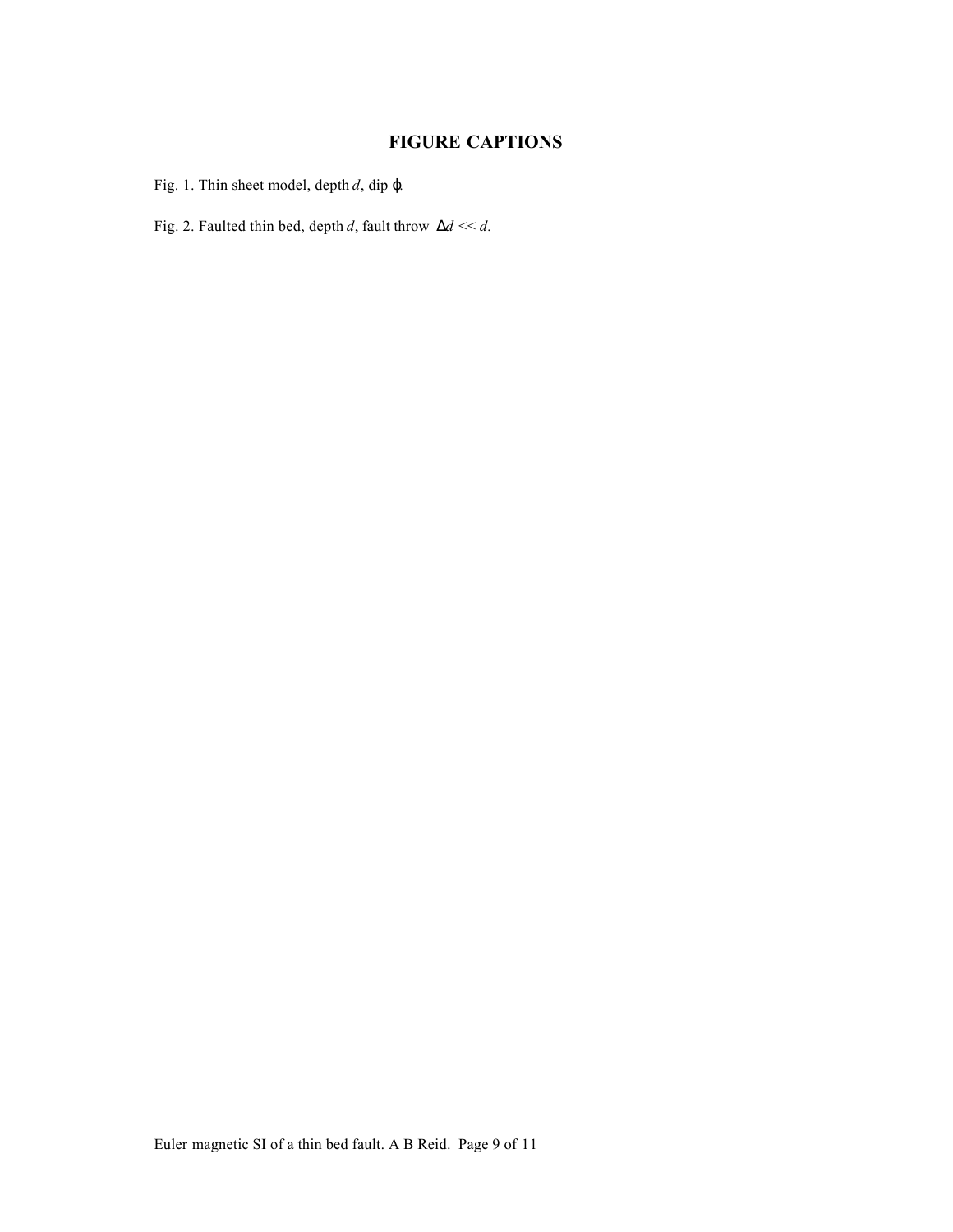

Figure 1. Thin sheet model, depth *d*, dip *j.*